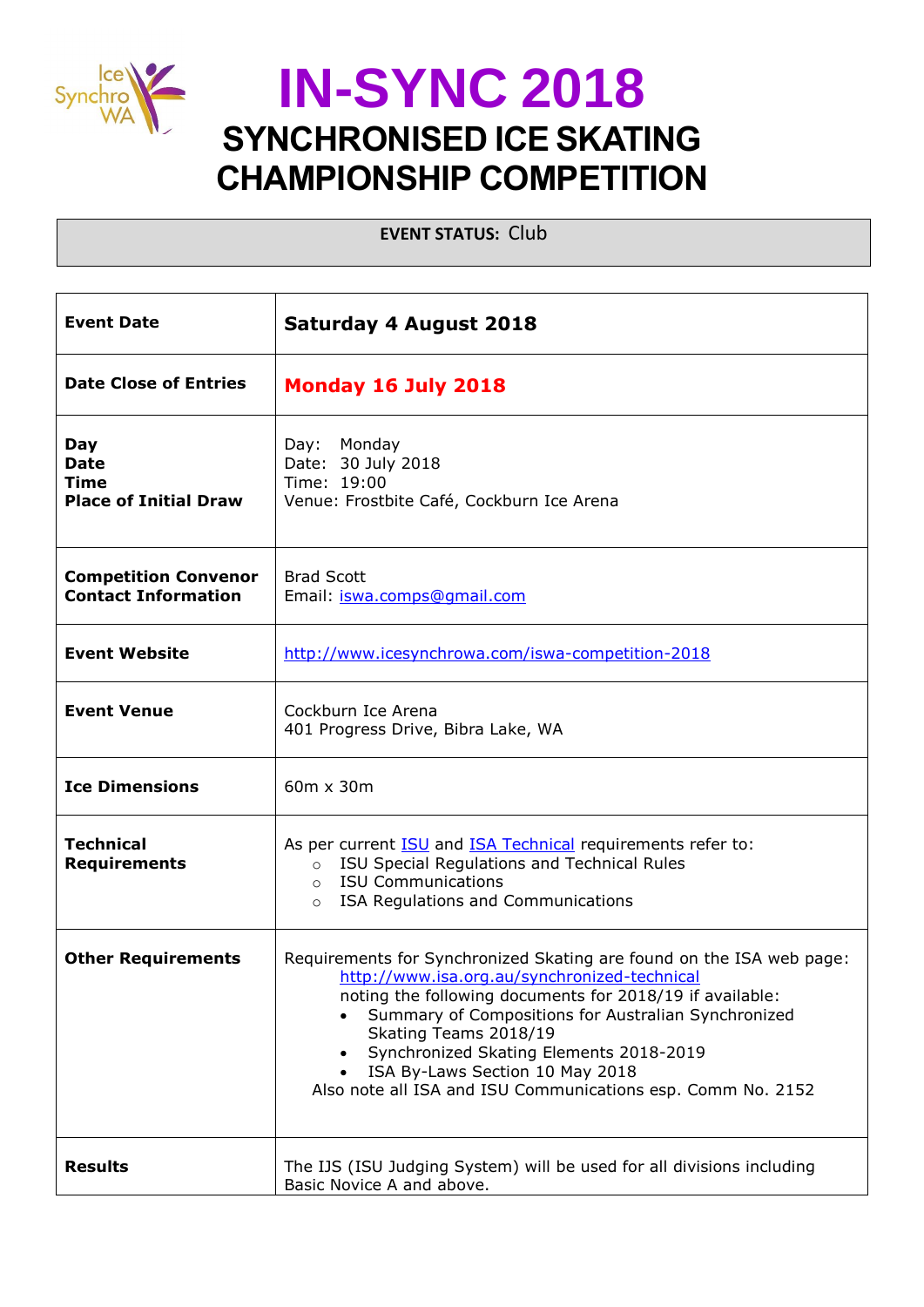

|                                          | Results displayed or announced will remain provisional until they are<br>certified by the segment and signed by the Referee and Technical<br>Controller on the official result form.                                                           |
|------------------------------------------|------------------------------------------------------------------------------------------------------------------------------------------------------------------------------------------------------------------------------------------------|
|                                          | Final competition results will be determined by the accumulated total of<br>both programs skated. In the event of a tied score, the result of the first<br>program skated will take precedence over the second.                                |
| <b>Event Officials</b>                   | Judge/s, Technical Controller and/or Technical Specialist and Data<br>Operator/Video Replay Operator for any scheduled events are by<br>invitation.                                                                                            |
| <b>Membership</b><br><b>Requirements</b> | At close of entries, all Australian competitors must be a full financial<br>member of their relevant State Association and an affiliated club.<br>(Inclusive of ISA Insurance Registration either directly or via their state<br>association). |
|                                          | The membership must be valid during the full competition period.                                                                                                                                                                               |
|                                          | Overseas entrants must be financial members of an ISU member skating<br>organisation and/or its affiliates, as required by their national<br>organization; the membership must be valid during the full competition<br>period.                 |
| <b>Insurance/Liability</b>               | All members of State Associations are covered under the ISA National<br>Insurance Policy while participating in the event. This policy includes<br>Sport Accident cover.                                                                       |
|                                          | ISA, WAISA or Ice Synchro WA Inc assume no responsibility for other<br>persons in connection with this event.                                                                                                                                  |
|                                          | ISA recommends that any person travelling to an interstate event<br>consider personal travel insurance.                                                                                                                                        |
| <b>Eligibility to Compete</b>            | To be eligible all members of any team entered in this competition must<br>be a current financial member of the Ice Synchro WA club, an affiliated<br>club of WAISA and WAISA itself.                                                          |
|                                          | Teams must meet the ISA Summary of Compositions for Australian<br>Synchronised Skating Teams 2018.                                                                                                                                             |
| <b>Practice Sessions</b>                 | Official practise sessions will be conducted prior to the competition<br>according to the published schedule. Sessions will follow ISU guidelines<br>with 10 minutes for Short Programs and 12 minutes for Free Skating<br>events.             |
|                                          | Unofficial practise sessions will not be offered for this competition.                                                                                                                                                                         |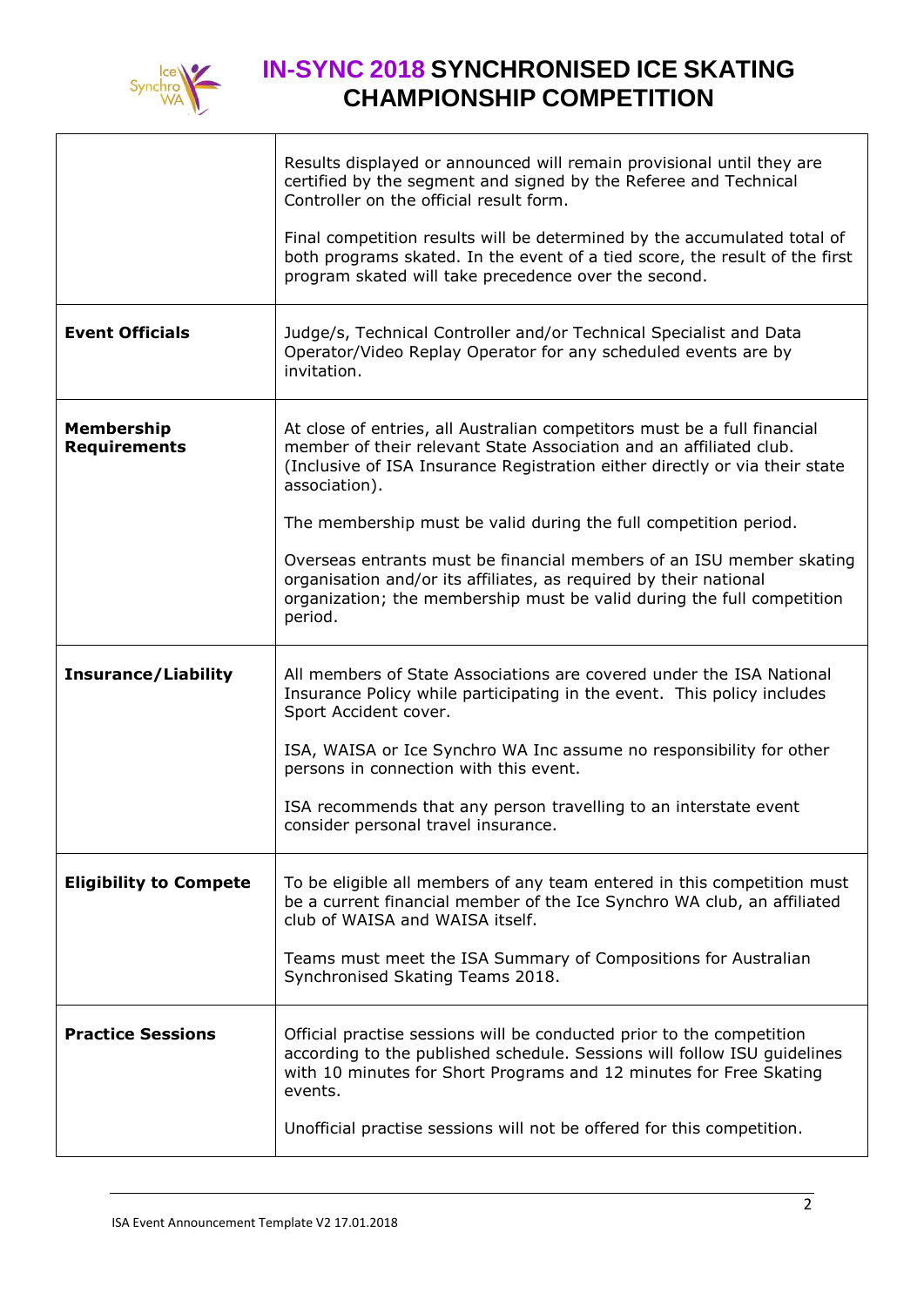

| <b>COMPETITION ENTRY DETAILS</b>             |                                                                                                                                                                                                                                                                                                                                                                                                                                                                                                                                                     |  |
|----------------------------------------------|-----------------------------------------------------------------------------------------------------------------------------------------------------------------------------------------------------------------------------------------------------------------------------------------------------------------------------------------------------------------------------------------------------------------------------------------------------------------------------------------------------------------------------------------------------|--|
| <b>Entry Process</b>                         | Entries must be submitted by Team Managers via email to the Competition<br>Convenor and include the following:<br>In-Sync 2018 Competition Entry form;<br>ISA 2018 Team Entry Form (SS18-04F-V1); and<br>In-Sync 2018 Prescribed Program Content (PPC) form.<br>Links to these forms will be available via the competition web page.<br>Entries submitted after the closing date may be accepted at the discretion<br>of Competition Convenor and may incur a \$100 late fee per team.<br>No entries will be accepted after the draw has commenced. |  |
| <b>Conditions for</b><br><b>Online Entry</b> | All Interstate competitors must notify their relevant state association of<br>their entry submission prior to entering.<br>All state associations will be asked to confirm that entrants are full financial<br>members in good standing, of both the state association and an affiliated<br>club. (see details above)                                                                                                                                                                                                                               |  |
| <b>Payment Process</b>                       | Entry fees are payable by each team member to Ice Synchro WA and<br>coordinated by Team Managers. Team Managers will be advised once entry<br>fees for all nominated team members have been received.<br>Payment can be made by either:<br>1. Direct Debit transfer to the following account:<br>BSB: 016 008<br>Account Number: 204945217<br>Account Name: Ice Synchro WA<br>Description: "[Surname] Comp"; or<br>2. A cheque made out to Ice Synchro WA Inc.                                                                                      |  |
| <b>Entry Conditions</b>                      | Entries will not be considered complete unless the Competition Convenor<br>has received the following:<br>Confirmation of Full Payment for a team's entry by the<br>$\bullet$<br>Treasurer, Ice Synchro WA;<br>Competition entry documents as per Entry Process above;<br>Music File(s) in the required format; and<br>Planned Program Content Sheet (PPC) for all programs.<br>Late entries will / will not be accepted [date conditions]                                                                                                          |  |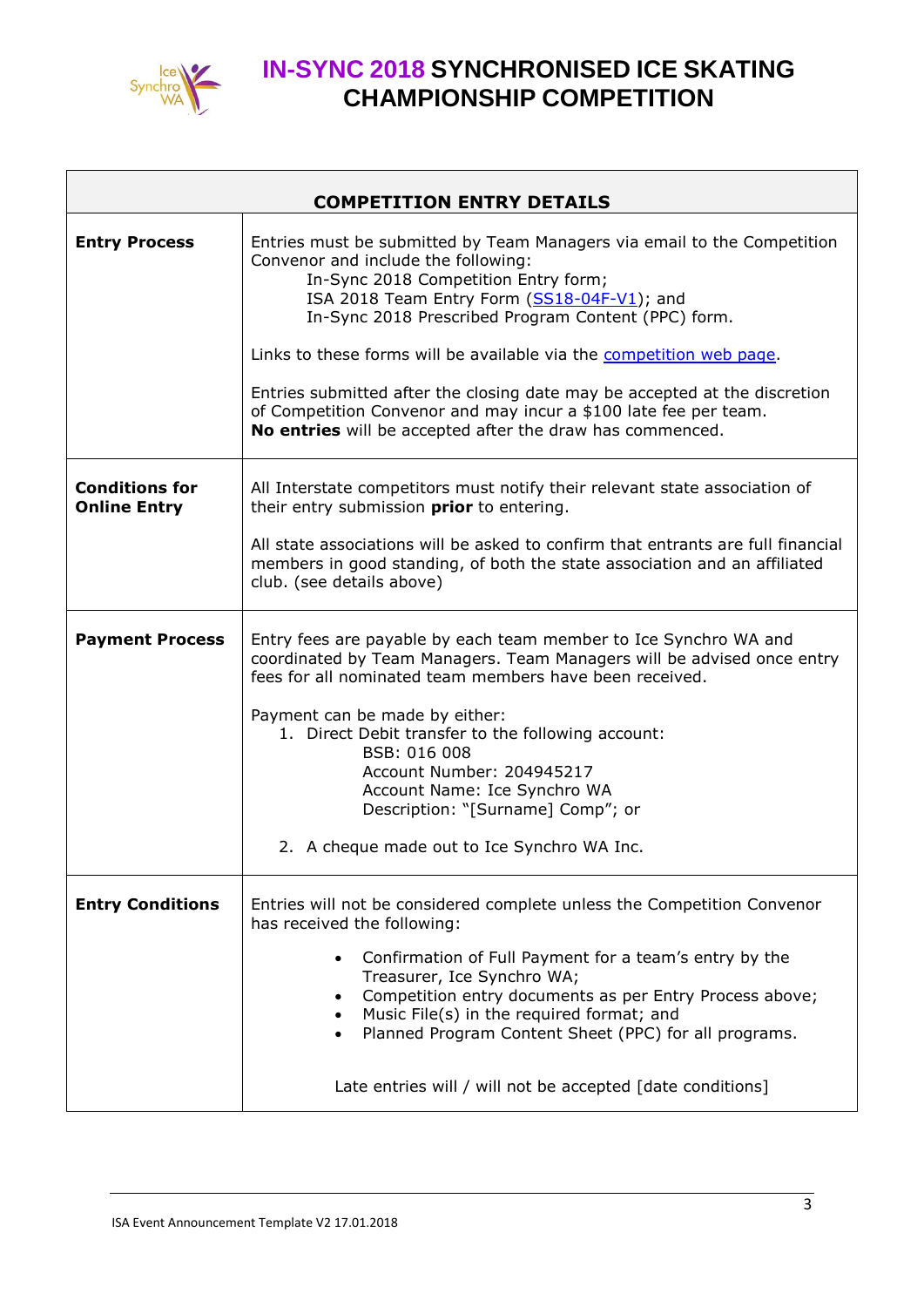

| <b>Divisions</b>       | Entries will be accepted for teams in the following Synchronized Skating<br>divisions:<br>Basic Novice A and B;<br>Advanced Novice;<br>Mixed Age;<br>Junior;<br>Senior;<br>Basic Adult; and<br>Adult<br><b>Note:</b> Basic Novice A & B, Advanced Novice, Mixed Age, Basic Adult<br>and Adult divisions will be required to skate their Free Skate<br>programs two (2) times. The results from both programs will be<br>accumulated for their final competition score.                                                                                                                                                                                                                                                      |
|------------------------|-----------------------------------------------------------------------------------------------------------------------------------------------------------------------------------------------------------------------------------------------------------------------------------------------------------------------------------------------------------------------------------------------------------------------------------------------------------------------------------------------------------------------------------------------------------------------------------------------------------------------------------------------------------------------------------------------------------------------------|
| <b>Withdrawals</b>     | Refund of a team's entry will only be provided if submitted prior to the close<br>of entries. An individual's withdrawal is to be managed by the team.<br>There will be no refund of entries after the draw.<br>A charge of up to 20% may be deducted from the refund to cover costs.                                                                                                                                                                                                                                                                                                                                                                                                                                       |
| <b>Music</b>           | Music will be played from a playlist and must be provided as follows:<br>Of excellent quality in MP3 format uploaded to the following Google<br>Drive location: In-Sync 2018 Music<br>Each program must be provided as a separate file according to the<br>following name format:<br><comp>_<division>_<team>_<sp fs="" or="">_<length (mm-ss)="">.mp3<br/>Team Managers are required to have an additional copy of the<br/>team's music on a backup CD or USB based storage media at the<br/>competition.<br/>* Please refer to document:<br/>ISA Music Provision Protocol V1 February 2017 Online / direct to LOC / via<br/>entrant's State Association: <b>ISA Music Protocol</b></length></sp></team></division></comp> |
| <b>PPC</b>             | PPC forms are to be submitted with a team's competition entry by close of<br>entries. Amendments may be accepted up to and until the draw has<br>commenced.                                                                                                                                                                                                                                                                                                                                                                                                                                                                                                                                                                 |
| <b>Schedule</b>        | A schedule of events will be provided following the close of entries and will<br>be distributed to team managers and officials.<br>A copy of the schedule will be published on the In-Sync competition web<br>page at http://www.icesynchrowa.com/iswa-competition-2018                                                                                                                                                                                                                                                                                                                                                                                                                                                     |
| <b>Awards/Trophies</b> | Trophies/Medals will be awarded to the first three place-getters of each<br>division.                                                                                                                                                                                                                                                                                                                                                                                                                                                                                                                                                                                                                                       |